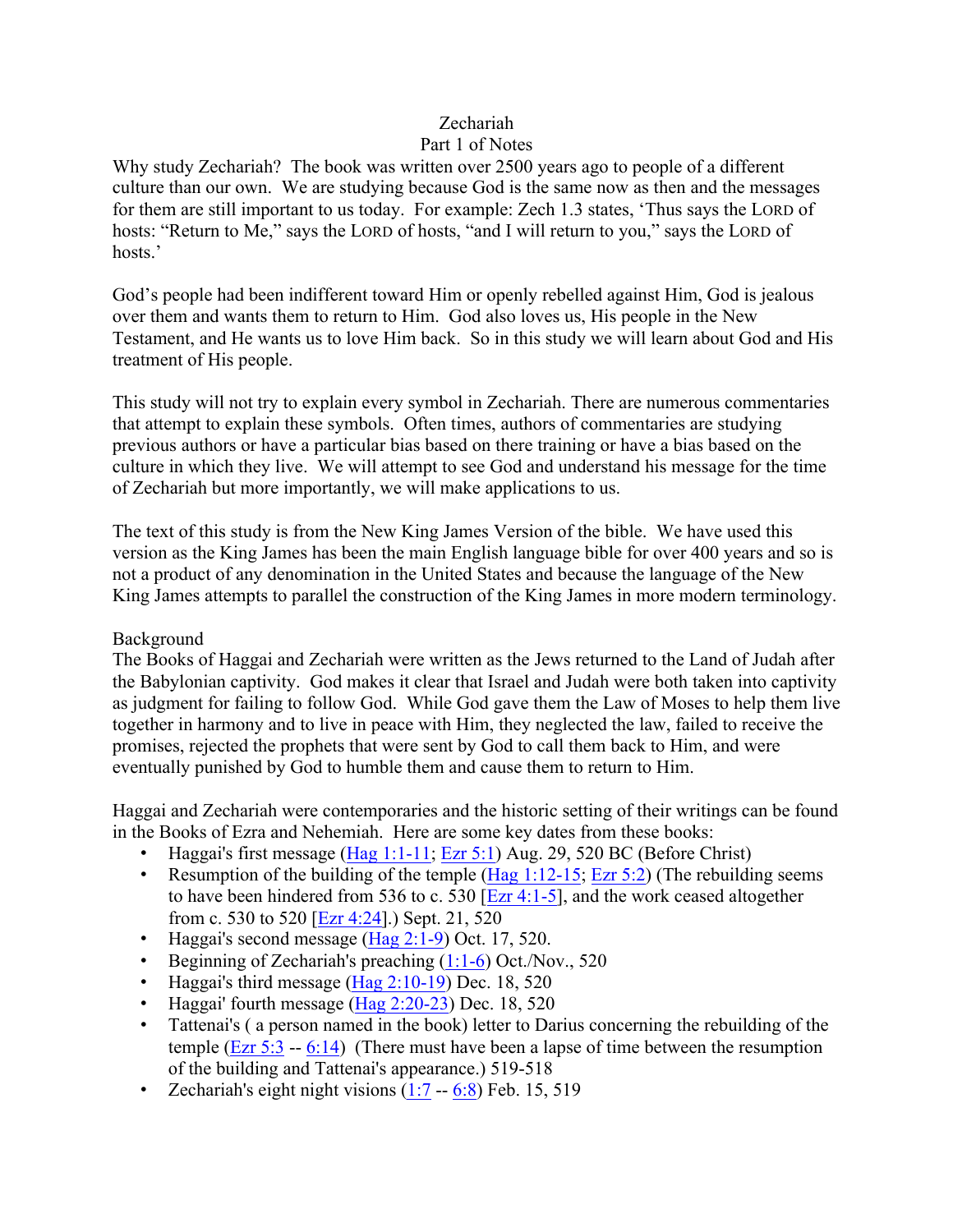- Joshua (a person named in the book) crowned  $(6:9-15)$  Feb. 16  $(?)$ , 519
- Repentance urged, blessings promised (chs.  $7 8$ ) Dec. 7, 518.
- Dedication of the temple  $(Ezr 6:15-18)$  Mar. 12, 516
- Zechariah's final prophecies (chs. 9 14) After 480 (?)

The dates of these events can be accurately determine through a combination of studies of the text of these books and from a study of secular history. For example and to begin our study.

Zechariah chapter 1 verses1-6, normally written as Zech 1:1-6.

In the eighth month of the second year of Darius, the word of the Lord came to Zechariah the son of Berechiah, the son of Iddo the prophet, saying, <sup>2</sup> "The Lord has been very angry with your fathers. <sup>3</sup> Therefore say to them, 'Thus says the Lord of hosts**:** "Return to Me," says the Lord of hosts, "and I will return to you," says the Lord of hosts. <sup>4</sup> "Do not be like your fathers, to whom the former prophets preached, saying, 'Thus says the Lord of hosts: "Turn now from your evil ways and your evil deeds." ' But they did not hear nor heed Me," says the Lord.

Observations – God is called Lord of Hosts. This is the Almighty God, the Creator God, the God that leads the armies or the multitudes of heavenly beings. This is the all-powerful God that will be speaking to His people. This title of God needs to convey to the people the importance of the prophecies and the ability of God to fulfill His promises. God states the background of the nation that they all know well - Do not be like your fathers, they did not hear nor heed Me. The letter was sent to the Jews who had been released by Darius a King of the Medes and Persians, and these are the Jews who had traveled from Babylon near the Euphrates River back to Jerusalem.

Zech 1.7 through 6.15 contains eight visions given by God to Zechariah in one night, February 15, 519 BC according to studies of ancient times. The prophecies can be defined as follows: ZECHARIAH'S VISIONS  $(1:7-6:15)$ 

- 1. A patrol over the whole earth reports (1:7–17)
- 2. Four horns and four blacksmiths (1:18–21)
- 3. A man with a measuring line  $(2:1-13)$
- 4. Cleansing for the high priest (3:1–10)
- 5. A gold lampstand and two olive trees (4:1–14)
- 6. A flying scroll  $(5:1-4)$
- 7. A woman in a basket (5:5–11)
- 8. Four chariots (6:1–15)

#### Zechariah's  $1<sup>st</sup>$  vision - A patrol over the whole earth reports (1:7–17)

 $<sup>7</sup>$  On the twenty-fourth day of the eleventh month, which is the month Shebat, in the second</sup> year of Darius, the word of the LORD came to Zechariah the son of Berechiah, the son of Iddo the prophet: <sup>8</sup> I saw by night, and behold, a man riding on a red horse, and it stood among the myrtle trees in the hollow; and behind him *were* horses: red, sorrel, and white. <sup>9</sup> Then I said, "My lord, what *are* these?" So the angel who talked with me said to me, "I will show you what they *are*."

<sup>10</sup> And the man who stood among the myrtle trees answered and said, "These *are the ones* whom the LORD has sent to walk to and fro throughout the earth."

 $11$  So they answered the Angel of the LORD, who stood among the myrtle trees, and said, "We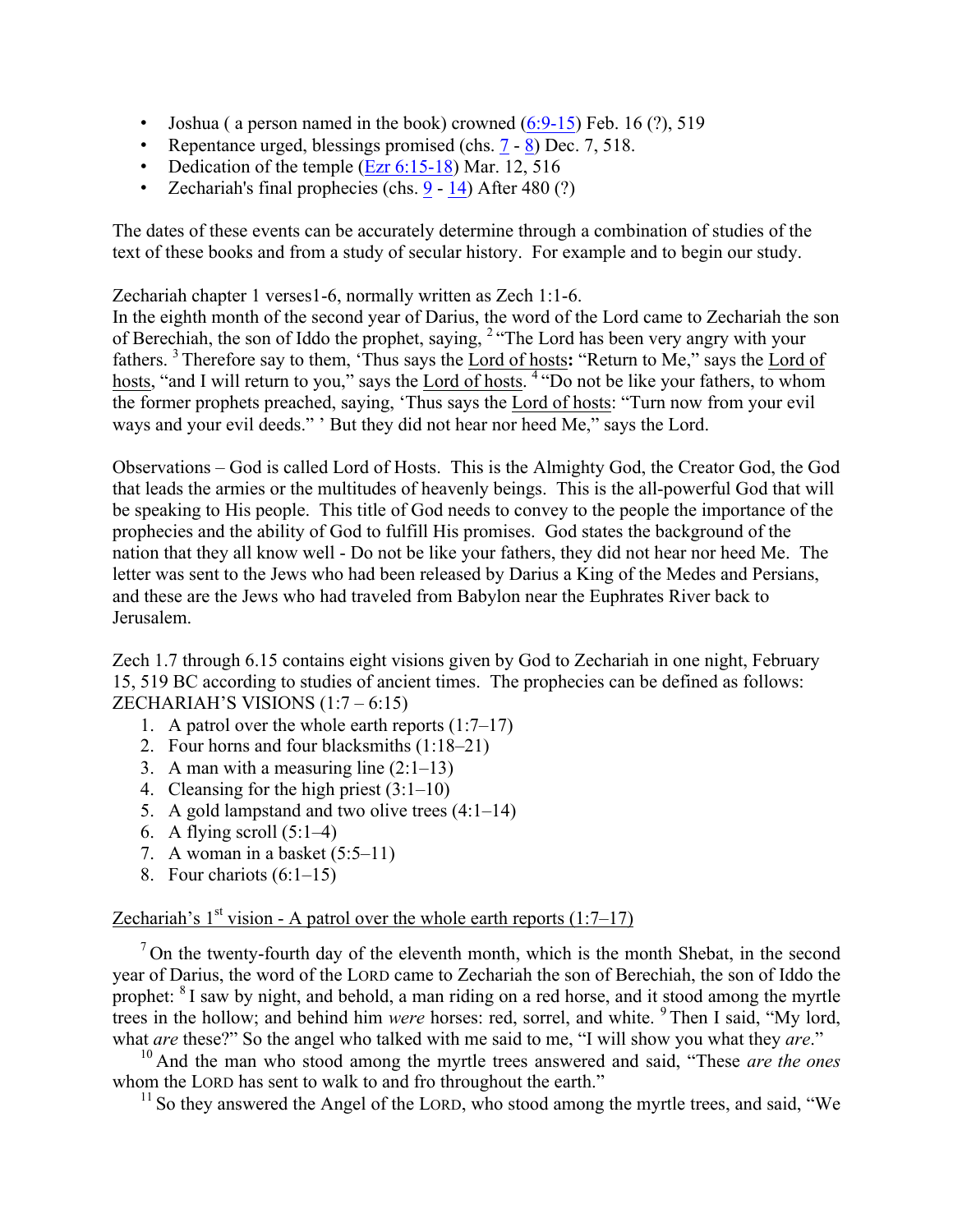have walked to and fro throughout the earth, and behold, all the earth is resting quietly."

 $12$  Then the Angel of the LORD answered and said, "O LORD of hosts, how long will You not have mercy on Jerusalem and on the cities of Judah, against which You were angry these seventy years?"

<sup>13</sup> And the LORD answered the angel who talked to me, *with* good *and* comforting words.  $14$  So the angel who spoke with me said to me, "Proclaim, saying, 'Thus says the LORD of hosts:

"I am zealous for Jerusalem And for Zion with great zeal.

 $15$  I am exceedingly angry with the nations at ease; For I was a little angry, And they helped—*but* with evil *intent*."

<sup>16</sup> 'Therefore thus says the LORD:

"I am returning to Jerusalem with mercy; My house shall be built in it," says the LORD of hosts, "And a *surveyor's* line shall be stretched out over Jerusalem." '

<sup>17</sup> "Again proclaim, saying, 'Thus says the LORD of hosts:

"My cities shall again spread out through prosperity; The LORD will again comfort Zion, And will again choose Jerusalem."

This vision gives mortal men a view into the spiritual realm. The horses, riders and trees seen by Zechariah provide a picture of God's receiving reports from the world and the angel speaking to Zechariah is proving God's lessons to Zechariah to be sent to the returning remnant of Judah. Many authors give detailed descriptions of the horses and the meaning of their colors. These colors are important based on the assignment given to each color in some prophecies but they do not seem important here. The object of these horses and riders is to report. They horses and riders had "walked to and fro throughout the earth". The expression suggests a relentless and ongoing scrutiny of mankind by these heavenly messengers and suggests they were sent by the Lord so would have reported back to Him. The key points are:

- Man on horse, other horses behind him
- Among myrtle trees in a hollow
- I asked "what are these"
- The angel who talked with me said ... I will show you

The report was that the "all the earth was resting quietly". We can see from the response of the angel beginning in verse 12 that this was not desirable.

- $\cdot$  <sup>12</sup> Then the Angel of the Lord answered and said, "O Lord of hosts, how long will You not have mercy on Jerusalem and on the cities of Judah, against which You were angry these seventy years?"
- The messenger on horseback gave his report and the interpreting angel now addressed Almighty God.
- What does the angel want? Hasn't God released Israel from captivity?

"how long will You not have mercy on Jerusalem …" The people have returned but they want the promises of restoration for Israel after the Babylonian exile.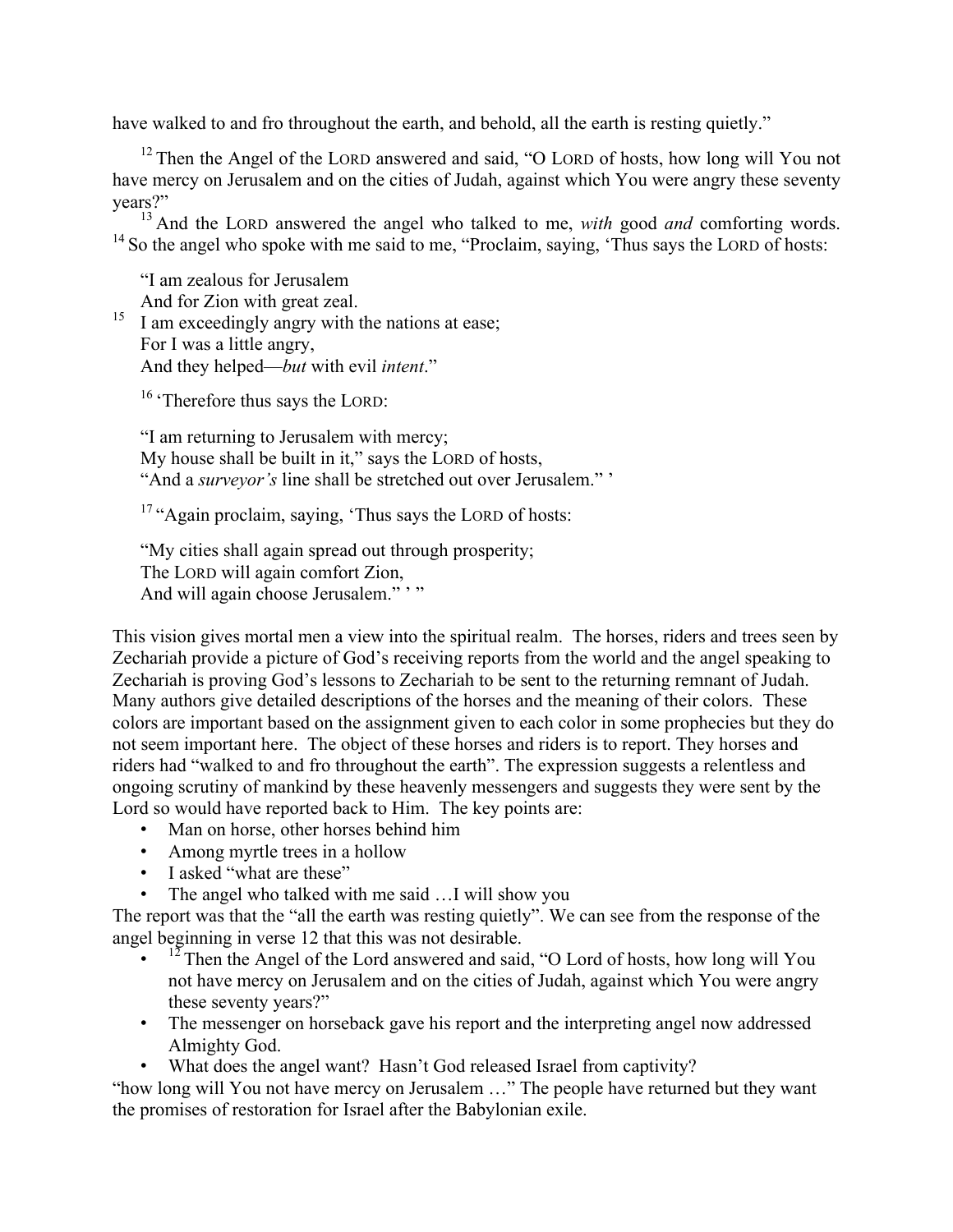- In verse 14 we have God's answer, "I am zealous for Jerusalem And for Zion with great zeal. <sup>15</sup> I am exceedingly angry with the nations at ease; For I was a little angry, And they helped—*but* with evil *intent*."
	- 1. This is a message of encouragement to the oppressed
	- 2. This is a warning to the oppressor who had evil intent

Summary of the first vision: The Lord will return to Jerusalem in mercy, his temple will be rebuilt, Jerusalem will be restored to prosperity, and God's people will experience the comfort of God's promises – Almighty God will not be denied!

# Zechariah's  $2<sup>nd</sup>$  vision - Four horns and four blacksmiths  $(1:18-21)$

<sup>18</sup> Then I raised my eyes and looked, and there *were* four horns.<sup>19</sup> And I said to the angel who talked with me, "What *are* these?"

So he answered me, "These *are* the horns that have scattered Judah, Israel, and Jerusalem." <sup>20</sup> Then the LORD showed me four craftsmen.<sup>21</sup> And I said, "What are these coming to do?"

So he said, "These *are* the horns that scattered Judah, so that no one could lift up his head; but the craftsmen are coming to terrify them, to cast out the horns of the nations that lifted up *their* horn against the land of Judah to scatter it."

Key points:

- Horns signify power, as power of the nations all the powers "that have scattered"
- "Judah, Israel, and Jerusalem." that is, God's people
- What are these four craftsmen coming to do? God answers: V 21 So he said, "These *are* the horns that scattered Judah, so that no one could lift up his head; but the craftsmen are coming to terrify them, to cast out the horns of the nations that lifted up *their* horn against the land of Judah to scatter it."

Summary: God plans to bring his judgment against the nations responsible for destroying Jerusalem and exiling Judah. God is angry with the nations enjoying peace and security at the expense of His people.

### Zechariah's  $3^{rd}$  vision - A man with a measuring line  $(2:1-13)$

Then I raised my eyes and looked, and behold, a man with a measuring line in his hand.  $2$  So I said, "Where are you going?"

And he said to me, "To measure Jerusalem, to see what *is* its width and what *is* its length."

<sup>3</sup> And there *was* the angel who talked with me, going out; and another angel was coming out to meet him, <sup>4</sup> who said to him, "Run, speak to this young man, saying: 'Jerusalem shall be inhabited *as* towns without walls, because of the multitude of men and livestock in it. <sup>5</sup> For I,' says the LORD, 'will be a wall of fire all around her, and I will be the glory in her midst.' "

 $6$  "Up, up! Flee from the land of the north," says the LORD; "for I have spread you abroad like the four winds of heaven," says the LORD. <sup>7</sup> "Up, Zion! Escape, you who dwell with the daughter of Babylon."

 $8$  For thus says the LORD of hosts: "He sent Me after glory, to the nations which plunder you; for he who touches you touches the apple of His eye.  $9\overline{F}$  for surely I will shake My hand against them, and they shall become spoil for their servants. Then you will know that the LORD of hosts has sent Me.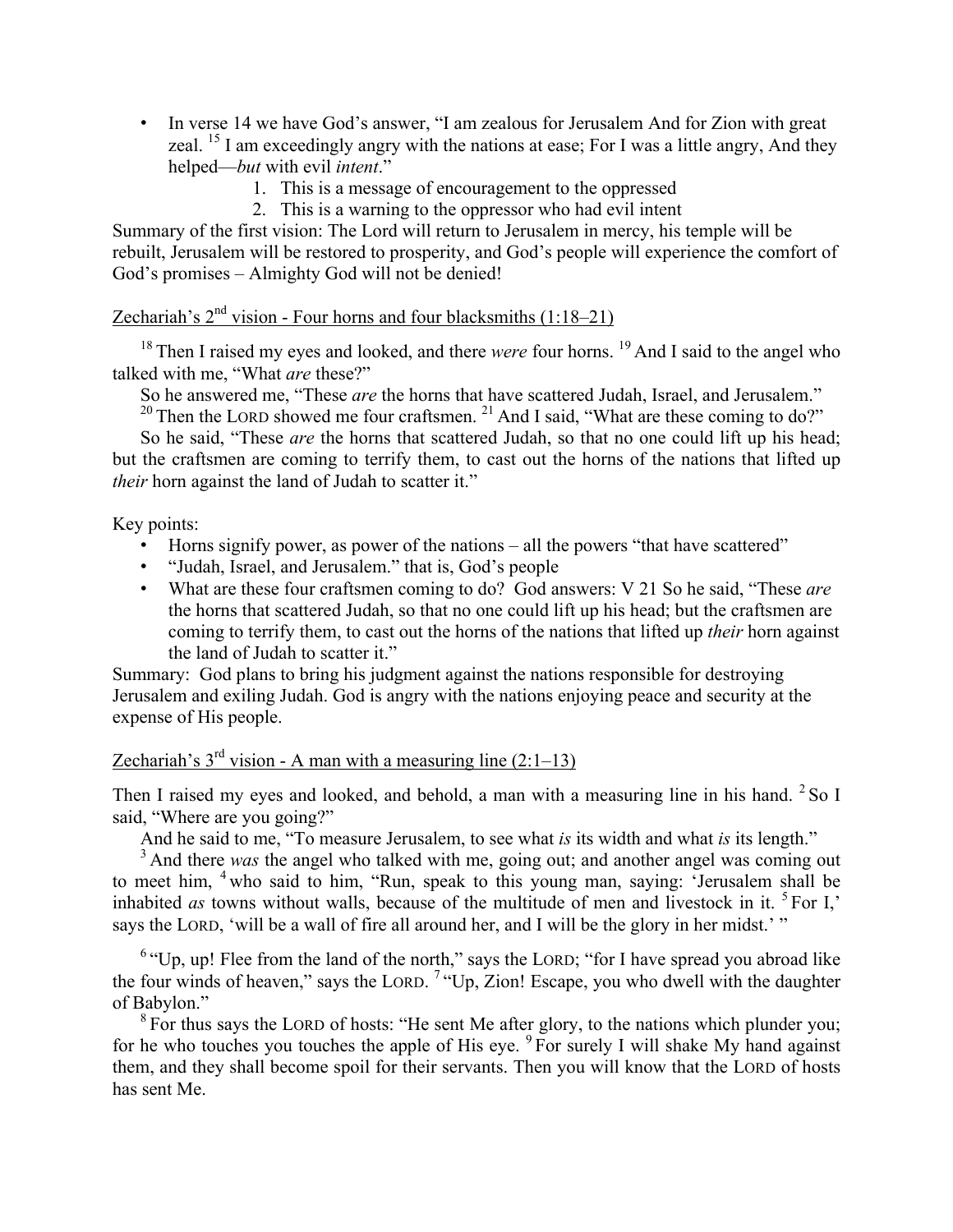<sup>10</sup> "Sing and rejoice, O daughter of Zion! For behold, I am coming and I will dwell in your midst," says the LORD. <sup>11</sup> "Many nations shall be joined to the LORD in that day, and they shall become My people. And I will dwell in your midst. Then you will know that the LORD of hosts has sent Me to you. <sup>12</sup> And the LORD will take possession of Judah as His inheritance in the Holy Land, and will again choose Jerusalem. <sup>13</sup> Be silent, all flesh, before the LORD, for He is aroused from His holy habitation!"

God says, V 4, "Run, speak to this young man, saying: 'Jerusalem shall be inhabited *as* towns without walls, because of the multitude of men and livestock in it. <sup>5</sup> For I,' says the Lord, 'will be a wall of fire all around her, and I will be the glory in her midst.' " The man with the measuring line seen by Zechariah in verse 1 of chapter suggest that God is taking account of what is happening to His people and verse 4 shows His urgency and protection.

This vision is not referring to the literal city of Jerusalem. These images are spiritual images concerning spiritual Jerusalem. The city would not literally have fire as walls surrounding it. These are images of what Jerusalem would be in the days of the coming of the Messiah. Zechariah is trying to teach these Jews the spiritual nature of what God will accomplish.

- Key points: The idiom refers to Israel as God's elect people and hence his precious possession. "the apple of My eye".
- The expression is also a warning to the nation that harms Israel, whoever touches you, brings harm to himself in the form of God's judgment
- The apple of My eye, an endearing term,

God is zealous for His people, His love and affection for them is shown in His language. His zeal and jealousy is for them to succeed by relying on Him. To "shake the hand" (V 9) is a signal that will set in motion God's destructive action against those who so much as touch his people. In verse 10, <sup>10</sup> "Sing and rejoice, O daughter of Zion! For behold, I am coming and I will dwell in your midst," says the Lord. Shows God is returning to them and will bring His the blessings of His promises.

The point in verse 11 has far reaching implications and is tied to many Old Testament prophecies. All peoples and all nations will have those who deliberately accept Him. God will be there only God.

Summary: God will again gather his people scattered by the captivity (v. 6). The actions of God have already begun, as a remnant of the Jews returning from captivity have lived in Judah for two decades. More importantly, the Lord Almighty comes to live among his people (v. 10–11) and restore Jerusalem (v. 12).

Conclusion for us. We need to see that God's call is still being sent out today. Notice in 2:6, "Come! Come! Flee from the land of the north." And in 2:7, "Come, O Zion! Escape." The call of the Lord is to come to Him. In 2 Cor 6:17 Paul says, "Therefore come out from among them and be separate, says the Lord. Do not touch what is unclean, and I will receive you." "Come" is a call for deliverance from the bondage and slavery of sin.

## Zechariah's  $4<sup>th</sup>$  vision - Cleansing for the high priest (3:1–10)

Then he showed me Joshua the high priest standing before the Angel of the LORD, and Satan standing at his right hand to oppose him. <sup>2</sup> And the LORD said to Satan, "The LORD rebuke you, Satan! The LORD who has chosen Jerusalem rebuke you! *Is* this not a brand plucked from the fire?"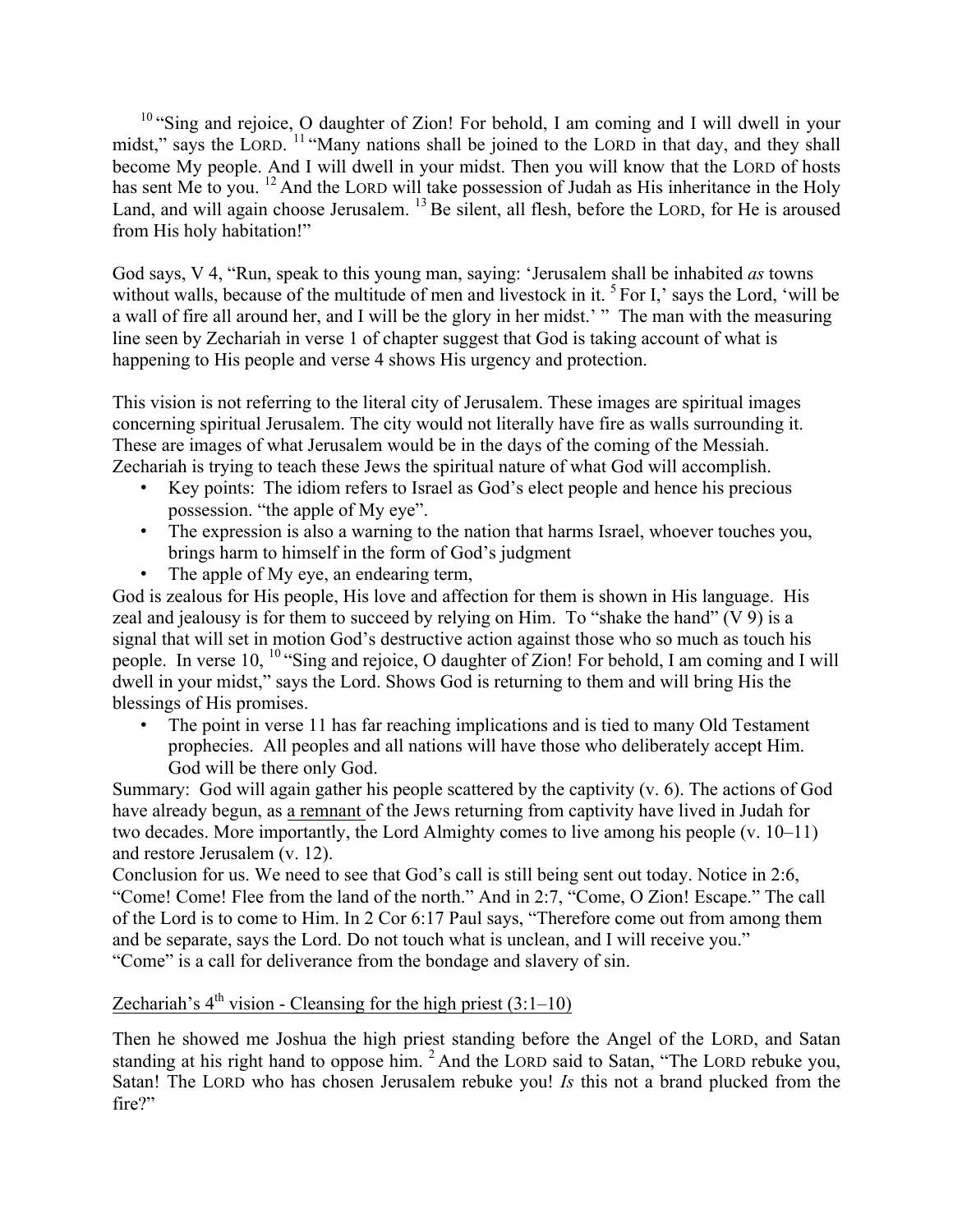<sup>3</sup> Now Joshua was clothed with filthy garments, and was standing before the Angel.

<sup>4</sup> Then He answered and spoke to those who stood before Him, saying, "Take away the filthy garments from him." And to him He said, "See, I have removed your iniquity from you, and I will clothe you with rich robes."

<sup>5</sup> And I said, "Let them put a clean turban on his head."

So they put a clean turban on his head, and they put the clothes on him. And the Angel of the LORD stood by.

 $6$  Then the Angel of the LORD admonished Joshua, saying,  $7$  "Thus says the LORD of hosts:

'If you will walk in My ways, And if you will keep My command, Then you shall also judge My house, And likewise have charge of My courts; I will give you places to walk Among these who stand here.

- <sup>8</sup> 'Hear, O Joshua, the high priest, You and your companions who sit before you, For they are a wondrous sign; For behold, I am bringing forth My Servant the BRANCH.
- <sup>9</sup> For behold, the stone That I have laid before Joshua: Upon the stone *are* seven eyes. Behold, I will engrave its inscription,' Says the LORD of hosts, 'And I will remove the iniquity of that land in one day.
- $\frac{10}{10}$  In that day,' says the LORD of hosts, 'Everyone will invite his neighbor Under his vine and under his fig tree.' "

Joshua the high priest standing before the angel of the Lord, and Satan is standing at his right side to accuse him. Notice that Jerusalem and Joshua are considered one and the same thing (v 1- 2). Joshua standing before the Lord is a representation of the people of Israel. Satan - The Hebrew word *means to oppose, obstruct, or accuse. The Greek term literally means "adversary."* The name Jesus used in the English Bibles comes from the Latin form of the Greek name **Ἰ**ησο**ῦ**ς (Iēsous), a rendition of the Hebrew Yeshua related to the name Joshua and comes from the root meaning "rescue, deliver" and one of its noun forms, yešua 'deliverance".

Instead of casting Joshua away because of his filthy, sin-stained rags, God has said He will remove those clothes and give him royal garments. But this is not done to us without conditions for the Jews and for us. God does not ask for nothing in return for the cleansing of our garments. Notice 3:7, "If you will walk in My ways and keep my commandments." Key points: V2 "brand plucked from the fire?" V8 "O Joshua, the high priest," V8 My Servant the BRANCH.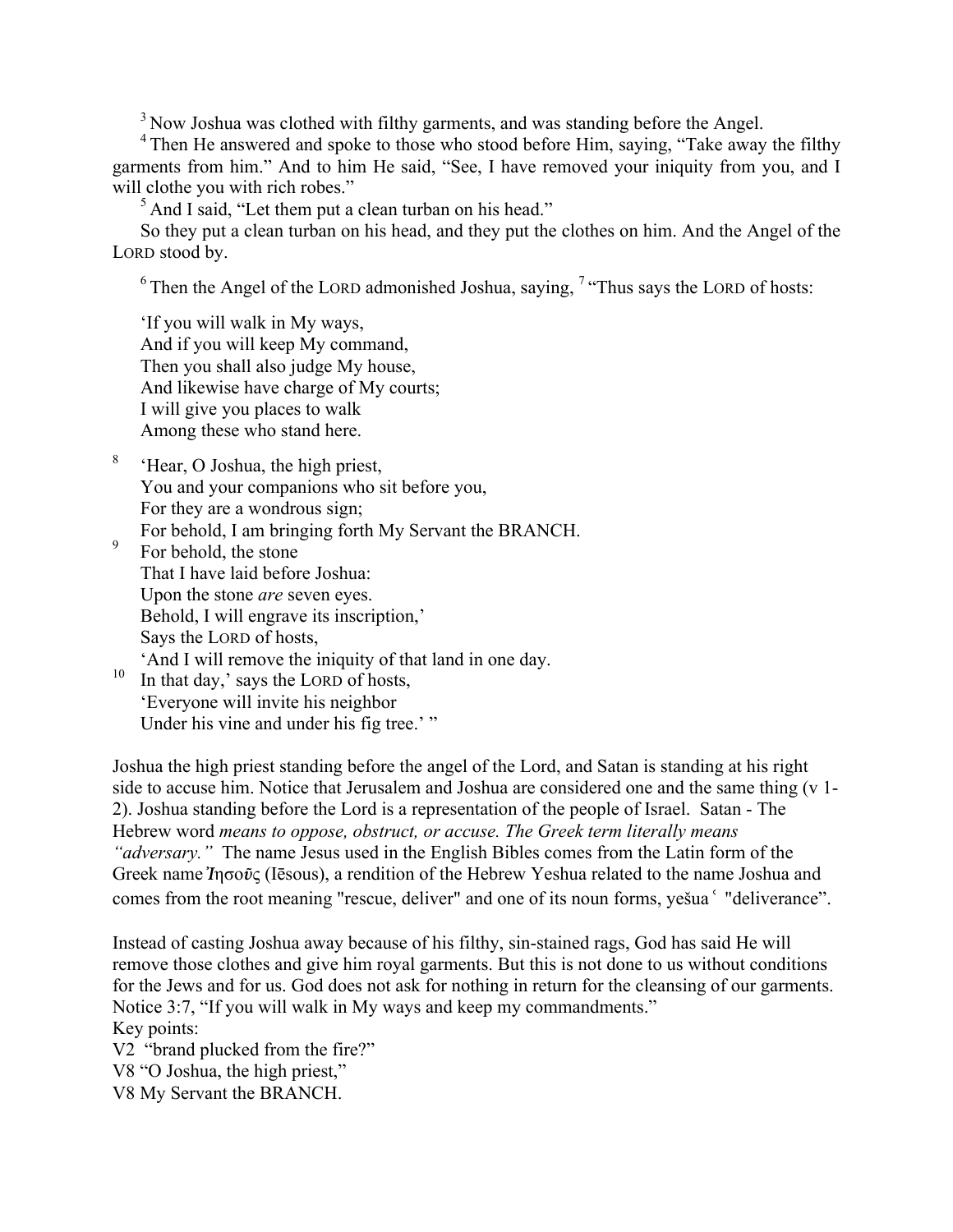V9-10 I will remove the iniquity of that land in one day.

V10 Everyone will invite his neighbor Under his vine and under his fig tree.

Summary: Joshua as high priest represented the people. They were a holy nation, a kingdom of priests – Ex 19.6. Almost destroyed, they were pulled from the fire. All would be made pure when God's Servant the Branch comes – Isa 11.1 There shall come forth a Rod from the stem of Jesse, And a Branch shall grow out of his roots. and Jer 23.5 When the Messiah came all would dwell in peace with God.

## Zechariah's  $5<sup>th</sup>$  vision - A gold lampstand and two olive trees (4:1–14)

Now the angel who talked with me came back and wakened me, as a man who is wakened out of his sleep.  $2$  And he said to me, "What do you see?"

So I said, "I am looking, and there *is* a lampstand of solid gold with a bowl on top of it, and on the *stand* seven lamps with seven pipes to the seven lamps. <sup>3</sup> Two olive trees *are* by it, one at the right of the bowl and the other at its left."<sup>4</sup> So I answered and spoke to the angel who talked with me, saying, "What *are* these, my lord?"

 $<sup>5</sup>$ Then the angel who talked with me answered and said to me, "Do you not know what these</sup> are?"

And I said, "No, my lord."

 $6$  So he answered and said to me:

"This *is* the word of the LORD to Zerubbabel: 'Not by might nor by power, but by My Spirit,' Says the LORD of hosts.

<sup>7</sup> 'Who *are* you, O great mountain? Before Zerubbabel *you shall become* a plain! And he shall bring forth the capstone With shouts of "Grace, grace to it!" '"

<sup>8</sup> Moreover the word of the LORD came to me, saying:

<sup>9</sup> "The hands of Zerubbabel" Have laid the foundation of this temple; His hands shall also finish *it*. Then you will know That the LORD of hosts has sent Me to you.

<sup>10</sup> For who has despised the day of small things? For these seven rejoice to see The plumb line in the hand of Zerubbabel. They are the eyes of the LORD, Which scan to and fro throughout the whole earth."

<sup>11</sup> Then I answered and said to him, "What *are* these two olive trees—at the right of the lampstand and at its left?" <sup>12</sup> And I further answered and said to him, "What *are these* two olive branches that *drip* into the receptacles of the two gold pipes from which the golden *oil* drains?"

<sup>13</sup> Then he answered me and said, "Do you not know what these *are?*"

And I said, "No, my lord." <sup>14</sup> So he said, "These *are* the two anointed ones, who stand beside the Lord of the whole earth."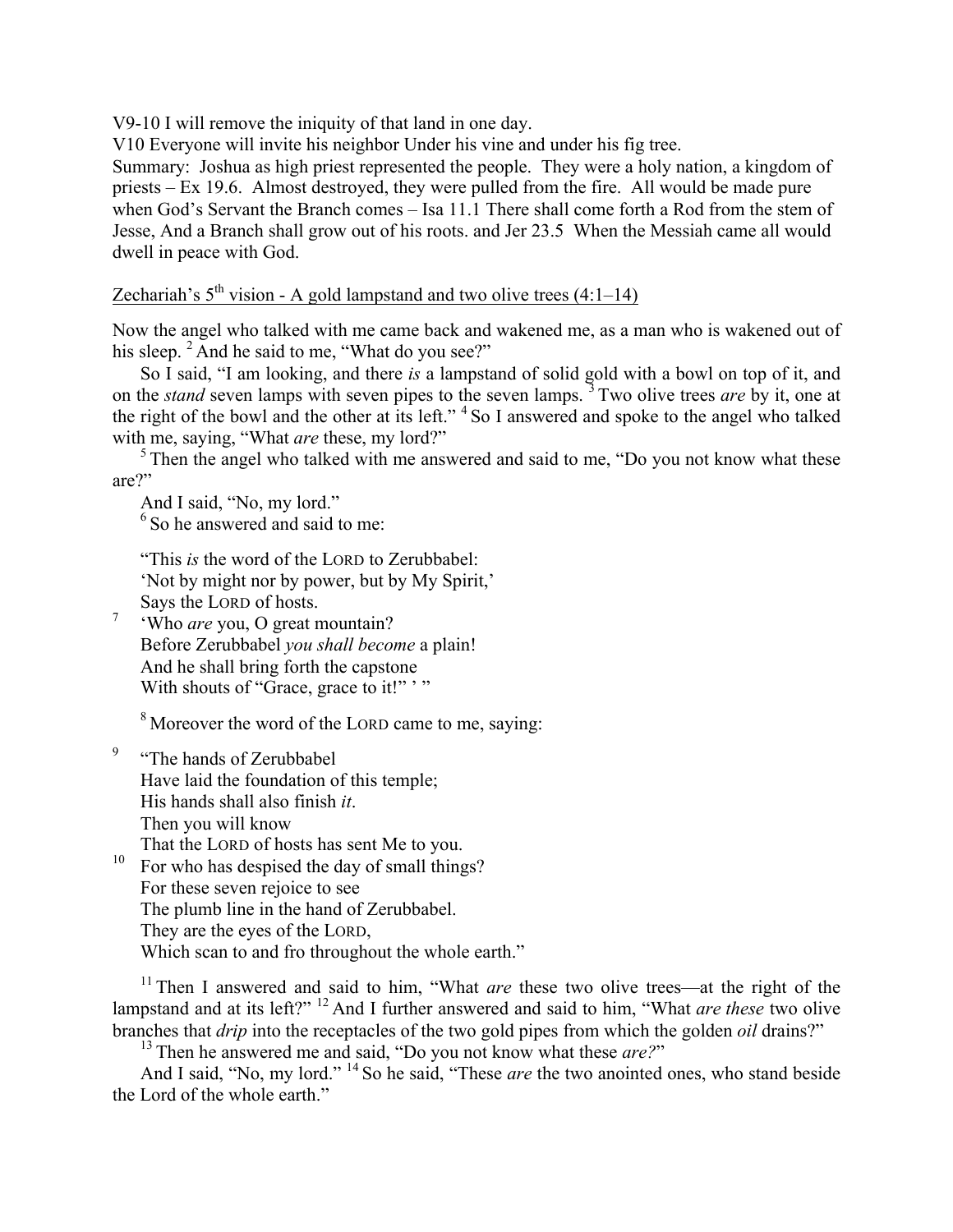This is the word of the Lord to Zerubbabel (4:6). (He was a Babylonian-born Jew who returned to Palestine in 538 BC to serve as governor of Jerusalem under Persian rule.)The lampstand and its oil represents the word of the Lord. In this case it is the word of the Lord which is to be given to Zerubbabel. The message of the word of the Lord is "not by might nor by power, but by my Spirit." Verse 7 Saying that the mighty mountain has been level ground, means all of the obstacles which were standing in the way of the temple's completion are now removed. Further, Zerubbabel will be part of the finishing process, for he will lay the capstone of the temple. In verses 8-10 we see that the word of the Lord explicitly tells us that this is the meaning of the lampstand. Zerubbabel had laid the foundation to the temple and now he will be able to finish the work.

The meaning of the Two Olive Trees is not completely clear. Are these two anointed ones Joshua and Zerubbabel? Are they the branches feeding the oil to the lampstand (the oil is the word of God)? Or, are these two a representation of the law and prophets? If these were actual old testament characters, who would they be? (Consider another vision. Mathew 17.1-9. Especially verse 3, And behold, Moses and Elijah appeared to them, talking with Him") Also Rev 11.6 These have power to shut heaven, so that no rain falls in the days of their prophecy; and they have power over waters to turn them to blood, and to strike the earth with all plagues, as often as they desire.

Some write that the Two Olive Trees are the offices of priest and king and not specific characters. Both of these offices were anointed with oil.

Summary: God said that Zerubbabel would complete his work on the temple, "not by might nor by power, but by my Spirit." And that God would obstacles which were standing in the way of the temple's completion.

Zechariah's  $6^{th}$  vision - A flying scroll (5:1–4)

Then I turned and raised my eyes, and saw there a flying scroll.

<sup>2</sup> And he said to me, "What do you see?"

So I answered, "I see a flying scroll. Its length *is* twenty cubits and its width ten cubits."

<sup>3</sup> Then he said to me, "This *is* the curse that goes out over the face of the whole earth: 'Every' thief shall be expelled,' according *to* this side of *the scroll;* and, 'Every perjurer shall be expelled,' according *to* that side of it."

<sup>4</sup> "I will send out *the curse,*" says the LORD of hosts; "It shall enter the house of the thief And the house of the one who swears falsely by My name. It shall remain in the midst of his house And consume it, with its timber and stones."

The last three visions have to do with the administration of judgment. This vision of the flying scroll is both simple and severe. The flying scroll represents the curse that goes over the whole land against those who steal and those who swear falsely. In this vision we have a reminder that wickedness will not be tolerated and warning against those who would be indifferent with the law of God. The people of Israel had been in captivity for 70 years because of such indifference and rebellion and it seems that some of the people were relapsing into those same errors.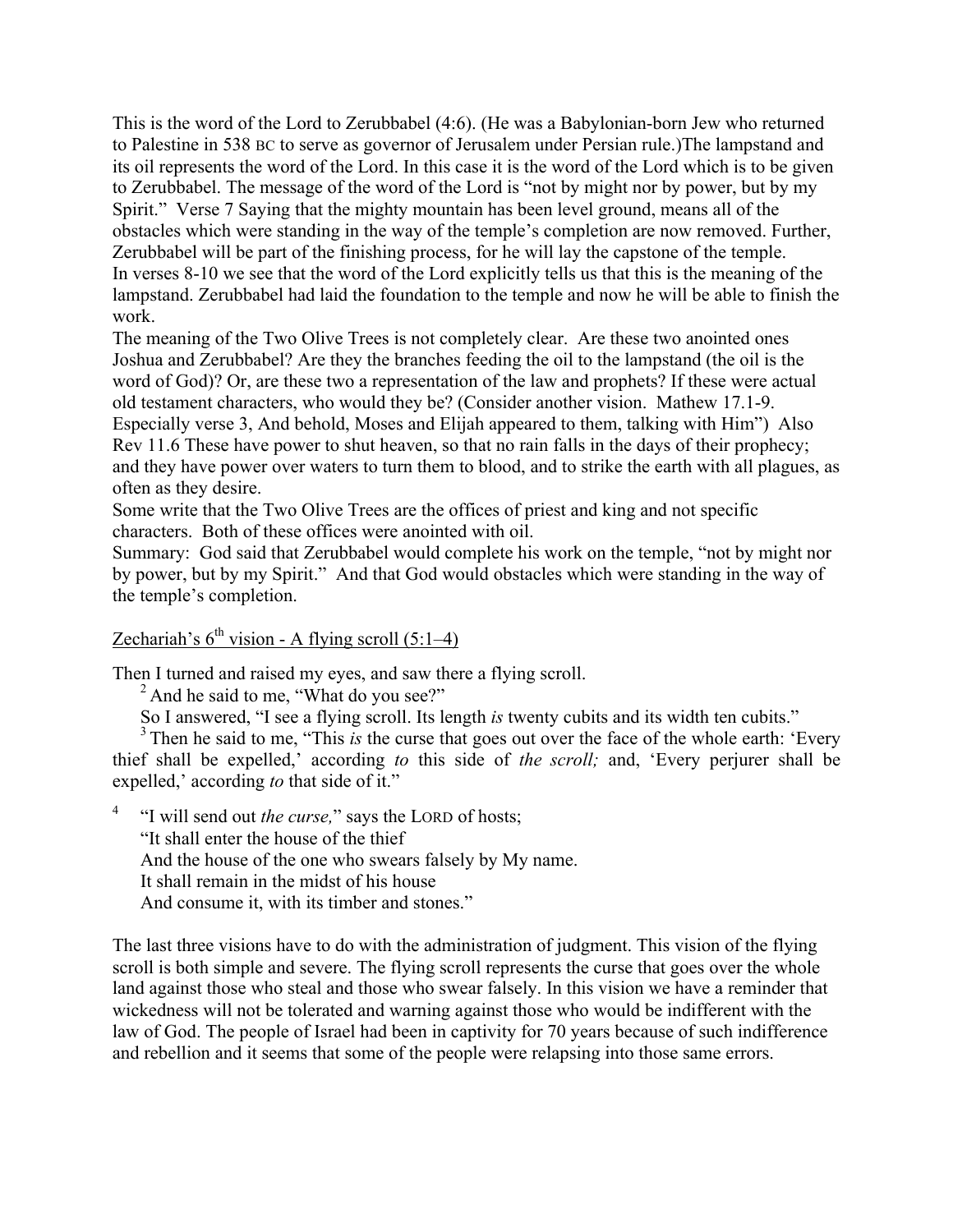Zechariah's vision of the flying scroll is a reminder to the leaders and the people of Judah that they are still obligated to obey the commandments of the Mosaic covenant. Beyond this, the people need to understand that the conditional blessings and curses of the Law of Moses are still in effect.

# Zechariah's  $7<sup>th</sup>$  vision - A woman in a basket (5:5–11)

 $5$  Then the angel who talked with me came out and said to me, "Lift your eyes now, and see what this *is* that goes forth."

<sup>6</sup> So I asked, "What *is* it?" And he said, "It *is* a basket that is going forth."

He also said, "This *is* their resemblance throughout the earth: <sup>7</sup> Here *is* a lead disc lifted up, and this *is* a woman sitting inside the basket"; <sup>8</sup> then he said, "This *is* Wickedness!" And he thrust her down into the basket, and threw the lead cover over its mouth.  $9$  Then I raised my eyes and looked, and there *were* two women, coming with the wind in their wings; for they had wings like the wings of a stork, and they lifted up the basket between earth and heaven.

 $10$  So I said to the angel who talked with me, "Where are they carrying the basket?"

<sup>11</sup> And he said to me, "To build a house for it in the land of Shinar; when it is ready, the *basket* will be set there on its base."

First, we see the removal of the wickedness of the people. Their sins had been very great and grievous against the Lord, causing His anger to burn hot and destroy them. The people have returned from their punishment in captivity and now God is showing them that those sins have been removed. What does the woman of wickedness represent? The woman is generally understood to represent a system of evil: the moral and socials ills, the ceremonial impurities and religious apostasy, and the injustices of the political and legal institutions of Israel condemned by the prophets. Or, the woman in the basket symbolizes the 'foreign women' brought into the Hebrew community through wrongful intermarriage. Another idea is that the woman may be a figure of 'spiritual adultery' or idolatry. Any or all of these explanations may apply.

The second part of the vision is that there is a growing wickedness developing in Shinar. Shinar was also a reference to Babylon and Babylon still stood as a emblem of the world nations of wickedness that stand against God. In Revelation we see the use of the name Babylon to represent a wicked world power that stood against God's kingdom. Rev 14.8 And another angel followed, saying, "Babylon is fallen, is fallen, that great city, because she has made all nations drink of the wine of the wrath of her fornication."

Summary: It appears that this is a picture of the removal of sin as far as the east is from the west so that it is remembered no more, as in the Psalms  $103$ . <sup>10</sup> He has not dealt with us according to our sins, Nor punished us according to our iniquities.<sup>11</sup> For as the heavens are high above the earth, *So* great is His mercy toward those who fear Him; <sup>12</sup> As far as the east is from the west, *So* far has He removed our transgressions from us. This is a lesson for us, that if the Lord of Hosts, the Almighty God, has removed our sins we need to remove the sin and the burden of guilt from ourselves.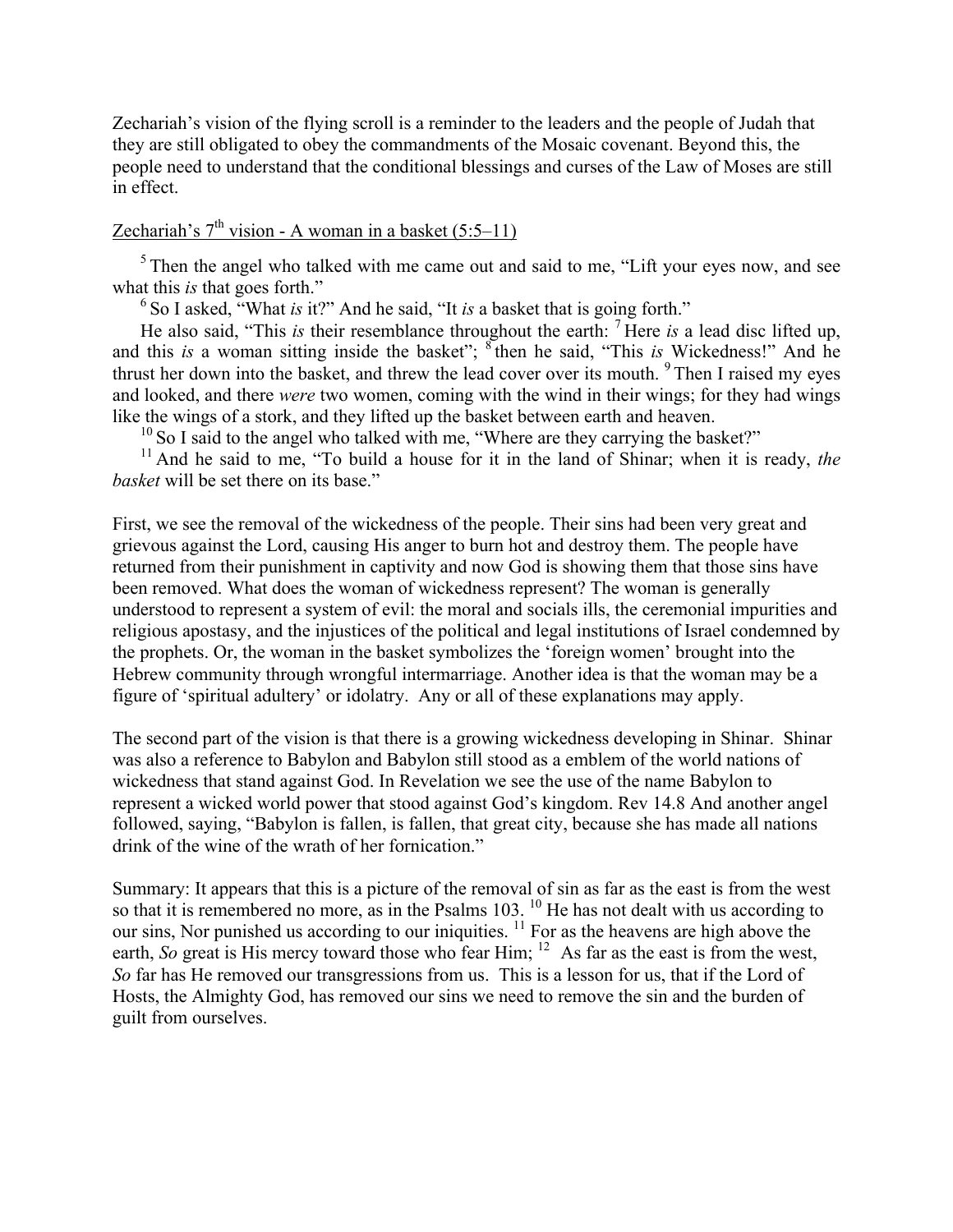# Zechariah's  $8^{th}$  vision - Four chariots (6:1–15)

Then I turned and raised my eyes and looked, and behold, four chariots *were* coming from between two mountains, and the mountains *were* mountains of bronze. <sup>2</sup> With the first chariot *were* red horses, with the second chariot black horses, <sup>3</sup> with the third chariot white horses, and with the fourth chariot dappled horses—strong *steeds*. <sup>4</sup> Then I answered and said to the angel who talked with me, "What *are* these, my lord?"

<sup>5</sup> And the angel answered and said to me, "These *are* four spirits of heaven, who go out from *their* station before the Lord of all the earth. <sup>6</sup> The one with the black horses is going to the north country, the white are going after them, and the dappled are going toward the south country." <sup>7</sup> Then the strong *steeds* went out, eager to go, that they might walk to and fro throughout the earth. And He said, "Go, walk to and fro throughout the earth." So they walked to and fro throughout the earth. <sup>8</sup> And He called to me, and spoke to me, saying, "See, those who go toward the north country have given rest to My Spirit in the north country."

<sup>9</sup> Then the word of the LORD came to me, saying:  $10$  "Receive *the gift* from the captives from Heldai, Tobijah, and Jedaiah, who have come from Babylon—and go the same day and enter the house of Josiah the son of Zephaniah.<sup>11</sup> Take the silver and gold, make an elaborate crown, and set *it* on the head of Joshua the son of Jehozadak, the high priest. <sup>12</sup> Then speak to him, saying, 'Thus says the LORD of hosts, saying:

"Behold, the Man whose name *is* the BRANCH! From His place He shall branch out, And He shall build the temple of the LORD; <sup>13</sup> Yes, He shall build the temple of the LORD. He shall bear the glory, And shall sit and rule on His throne; So He shall be a priest on His throne, And the counsel of peace shall be between them both." '

<sup>14</sup> "Now the elaborate crown shall be for a memorial in the temple of the LORD for Helem, Tobijah, Jedaiah, and Hen the son of Zephaniah. <sup>15</sup> Even those from afar shall come and build the temple of the LORD. Then you shall know that the LORD of hosts has sent Me to you. And *this* shall come to pass if you diligently obey the voice of the LORD your God."

The four spirits of heaven are described as those who patrol the earth, as seen earlier in Zechariah 1. The use of the four spirits (winds) of heaven is an image of judgment. We see the judgments going out against these wicked nations. In **Zechariah 1** we see the horsemen patrolling the earth and reporting that all is at rest. Now we see the report that the judgments of God are being poured out as Zechariah again asked the interpreting angel for an explanation of what he had seen. He was told that the four chariots were "the four winds" or "spirits" These angelic spirits were commissioned to execute the judgment (6:4–5a).

Verses 9-15, <sup>12</sup> Then speak to him, saying, 'Thus says the Lord of hosts, saying: "Behold, the Man whose name *is* the BRANCH! From His place He shall branch out, And He shall build the temple of the Lord; <sup>13</sup> Yes, He shall build the temple of the Lord. He shall bear the glory, And shall sit and rule on His throne; So He shall be a priest on His throne, And the counsel of peace shall be between them both." '